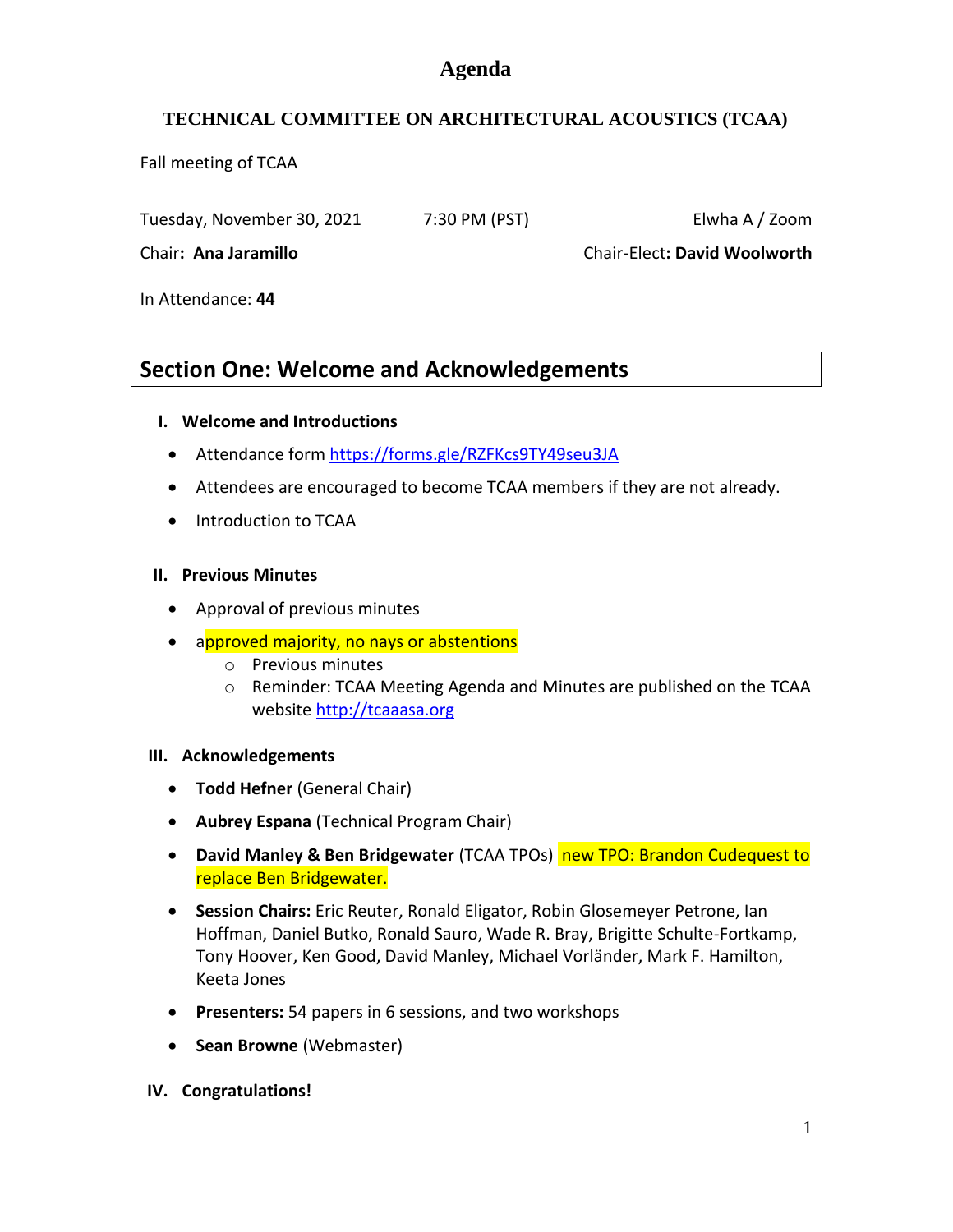- **The Laymon N. Miller Award for Excellence in Acoustical Consulting** Dave Conant [https://ncac.com/david-conant-fasa-to-receive-2021-laymon-n-miller-award-at](https://ncac.com/david-conant-fasa-to-receive-2021-laymon-n-miller-award-at-the-ncac-annual-meeting/)[the-ncac-annual-meeting/](https://ncac.com/david-conant-fasa-to-receive-2021-laymon-n-miller-award-at-the-ncac-annual-meeting/)
- **Rayleigh Medal**  Michael Vorländer [https://blog.rwth-aachen.de/akustik/rayleigh-medal-for-prof-michael](https://blog.rwth-aachen.de/akustik/rayleigh-medal-for-prof-michael-vorlaender/)[vorlaender/](https://blog.rwth-aachen.de/akustik/rayleigh-medal-for-prof-michael-vorlaender/)

#### **V. Chair's Report**

**1. Editor in Chief** (Jim Lynch)

Special Issues are a success. "COVID-19 Pandemic Acoustic Effects" still open for submissions.

Three POMA videos created this year. Focus on "Why Publish in POMA?" Will soon be featured on the POMA homepage. Here is the YouTube playlist [https://www.youtube.com/playlist?list=PLCpwdWpezOe\\_lqF3\\_JJn0AHv\\_lZwPyJF](https://www.youtube.com/playlist?list=PLCpwdWpezOe_lqF3_JJn0AHv_lZwPyJFA) [A](https://www.youtube.com/playlist?list=PLCpwdWpezOe_lqF3_JJn0AHv_lZwPyJFA)

ASA Publications podcasts for JASA, JASA-EL: Interviews with authors on their publications. Approx. monthly.

JASA Reflections feature launched in July 2020. Steady feature in JASA, articles free for download.

2. **POMA** (Megan Ballard)

Student papers are recognized. Proposal to evaluate papers rather than presentations. Using the same judges, opportunity for students to train in technical writing. Downside is not evaluating presentation skills, and receiving too much help in writing.

Paper and recorded presentation? Awards development David Conant, Eric Reuter, Sunit Girdhar

#### **3. Standards** (Nancy Blair-DeLeon)

Searching for new standards director. Looking for new standards to develop.

#### 4. **Strategic Planning**

- a. **Strategic Initiative A:** Identification and Promotion of Emerging Scientific/Technical Areas
- b. **Strategic Initiative B:** Better Engagement of Industry and Practitioners (Derrick Knight) Derrick.Knight@tranetechnologies.com
	- i. Michael Vorlander is working on ASA Academy to attract new members.
- c. **Strategic Initiative C:** Improved Communications and Public Relations
- d. **Strategic Initiative D:** Member Engagement, Outside of Meetings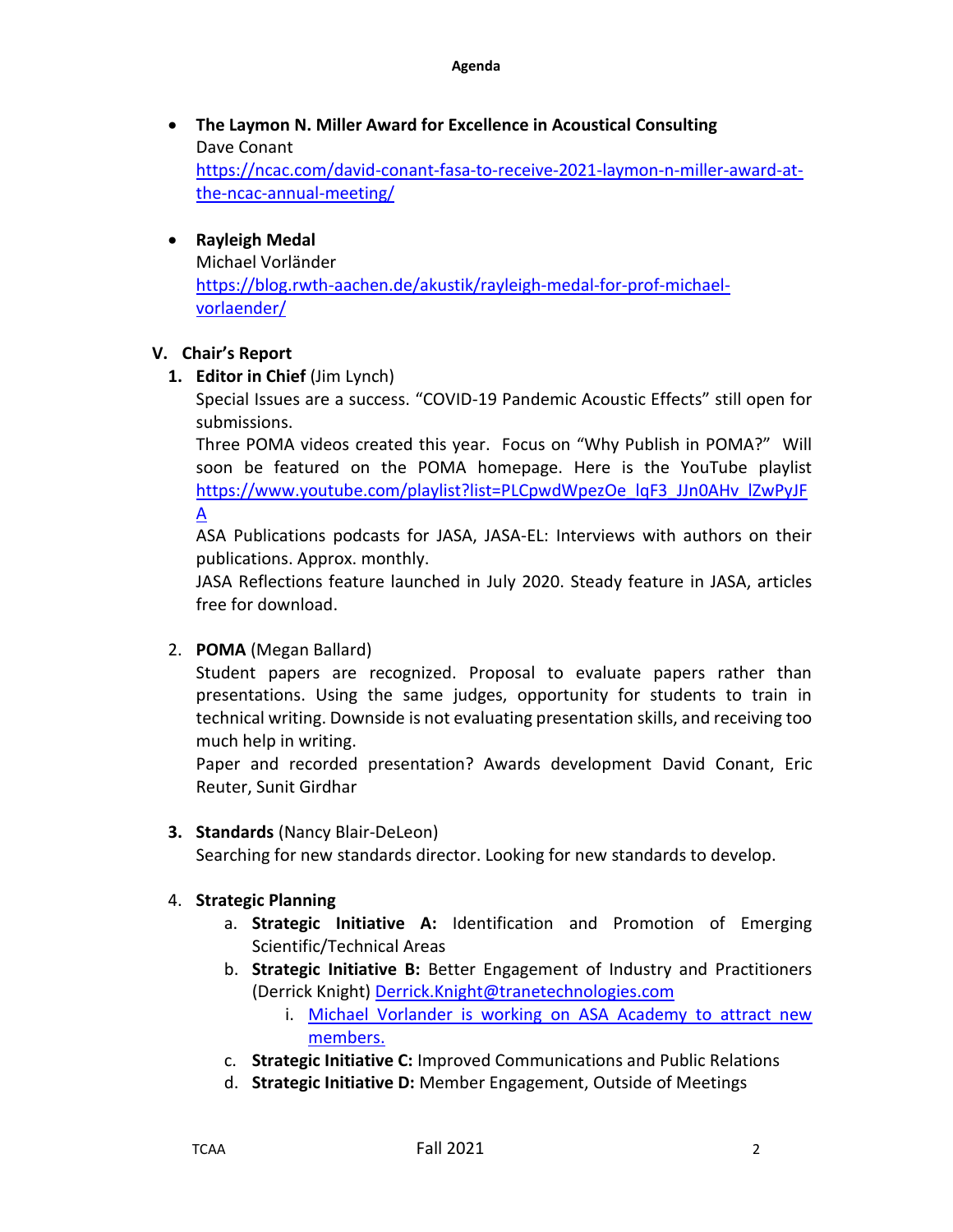**5. Committee to Improve Racial Diversity and Inclusivity – CIRDI** (Peggy Nelson) 170 applied, 16 funded in 2021 (1 ARCH, 2 ME, 1 CIV). 8 are at this meeting. Next summer in person. Maintaining funding from TCs (use whatever TI money we don't use). Looking for more sponsors outside ASA funds. Applications for students are out, for mentors' coming out soon.

#### **6. Meetings**

955 preregistered, 300 students. 1150 projected. Comments on this meeting?

- Tours should be scheduled inside meeting times
- Meeting rooms have great acoustics
- Protocols for COVID were good, ASA should require vaccination
- ZOOM failed
- Good food
- Not much options at lunch

#### **7. Other**

Silver medal eligibility has a formula, TC has to be ready to nominate, last year some TCs didn't nominate anyone. AA will be eligible.

TC Handbook will be written will include chair guidelines

No-show speaker policy has been proposed. Discussion.  $1<sup>st</sup>$  time should be contacted. Proposed 2x warned, 3x suspension--committee to discuss.

Listserv or other means of communication. Basecamp for each TC.

ASA School in Denver 2022. Applications coming out soon. Within 5 years of last degree, and students. Travel expense on student.

Elections around March 2022. **PLEASE VOTE!!!**

## **Section Two: Committee and Subcommittee Reports**

#### **I. ASA Committee Reports**

- **1. Membership** (Damian Doria)
- **2. Meetings** (Damian Doria) **no report**
- **3. JASA**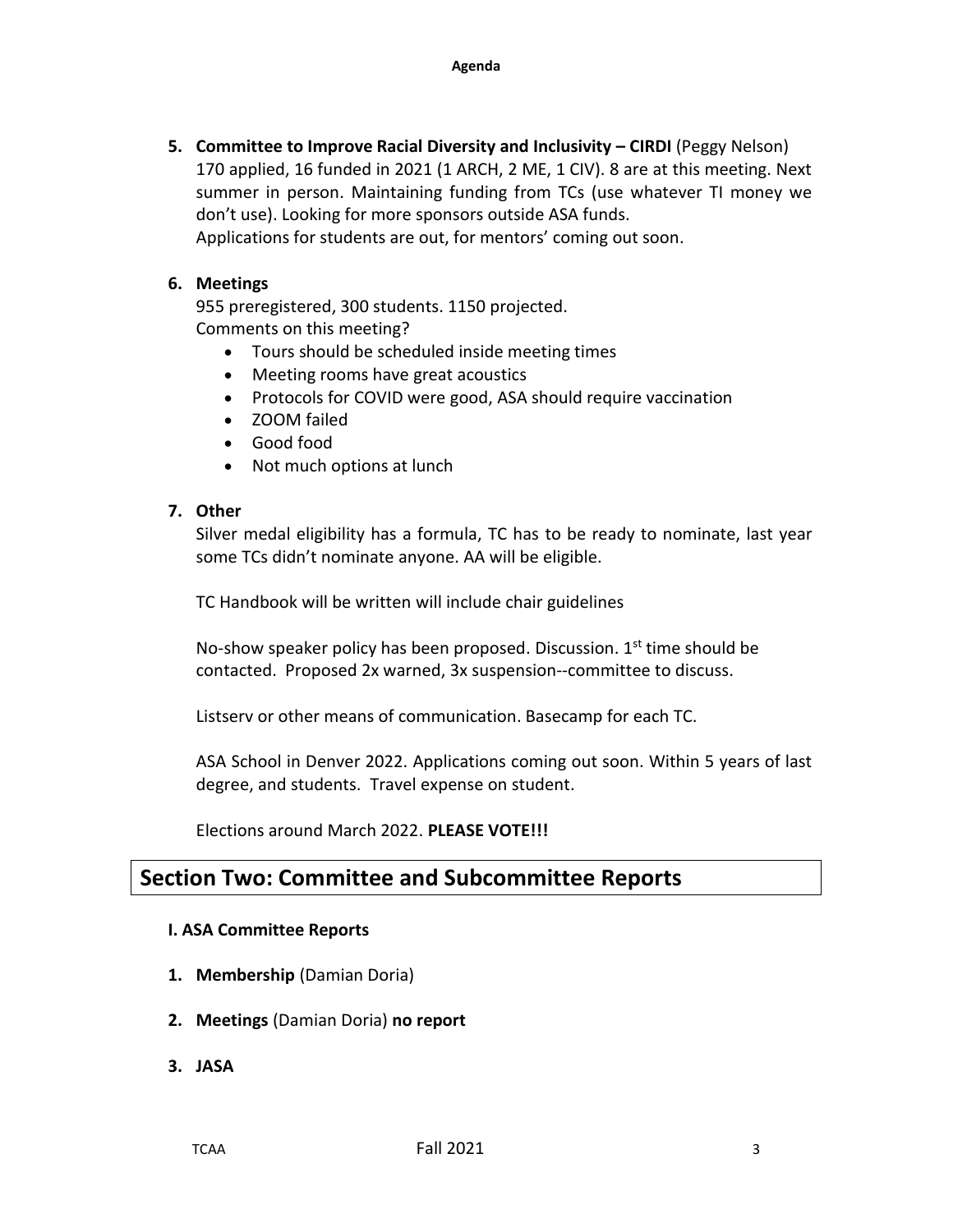- JASA Associate Editor (Michael Vorländer, Brian Katz, Francesco Martellotta, Ning Xiang, Lauri Savioja, Frank Sgard)
- JASA Coordinating Editor (Ning Xiang) thank authors, editors welcome ideas for special issues
- 4. **JASA-EL Associate Editor** (Ning Xiang) **consider submitting, but must be ready for publication, not revision**
- **5. Publications Policy** (Eddie Lau)
- **6. POMA - Proceedings of Meetings on Acoustics** (Lauren Ronsse)

Proceedings of Meetings on Acoustics (POMA) is an editor-reviewed, open-access, online journal published by the Acoustical Society of America (ASA). Articles originate as papers presented at semiannual ASA meetings or at other cosponsored meetings. Both researchers and practitioners are encouraged to submit manuscripts to POMA. Winners of the TCAA student presentation competition will receive special recognition on the cover page of their POMA submission.

- **7. Women in Acoustics** (Lauren Ronsse)
- Everyone is encouraged to attend the Women in Acoustics Luncheon held at each meeting. The luncheon in Seattle will be held on Wednesday, December 1 (preregistration required).
- Please join us at the Women in Acoustics Round-table Discussion Session from 2:30-3:30pm on Wednesday, December 1. Discussion topics will focus on navigating careers and work-life changes during Covid-19 and transition back to in-person or hybrid work. Each table will have a topic leader to facilitate the informal discussions, and the attendees may choose which topic they would like to discuss. There will be an opportunity for attendees to switch tables to discuss a new topic at 3:00 p.m. While the discussions in this session will focus on women's experiences related to these topics, anyone interested in participating in these discussions is welcome to attend (NO registration required).
- Also, please note that we are sponsoring a Mother's Room during this meeting and plan to continue this at future meetings.
- WIA sponsored funding opportunities:
	- $\circ$  The Young Investigator Travel Grant is intended to help with travel costs associated with presenting a paper at the meetings. Young professionals who have completed their doctorate in the past five years are eligible to apply if they plan to present a paper at an ASA meeting, are not currently students, and have not previously received the award.
	- $\circ$  The Dependent Care Subsidy is intended to help with dependent care costs associated with attending an ASA meeting. Meeting attendees are eligible to apply if they plan to present a paper at an ASA meeting or hold a leadership position in ASA.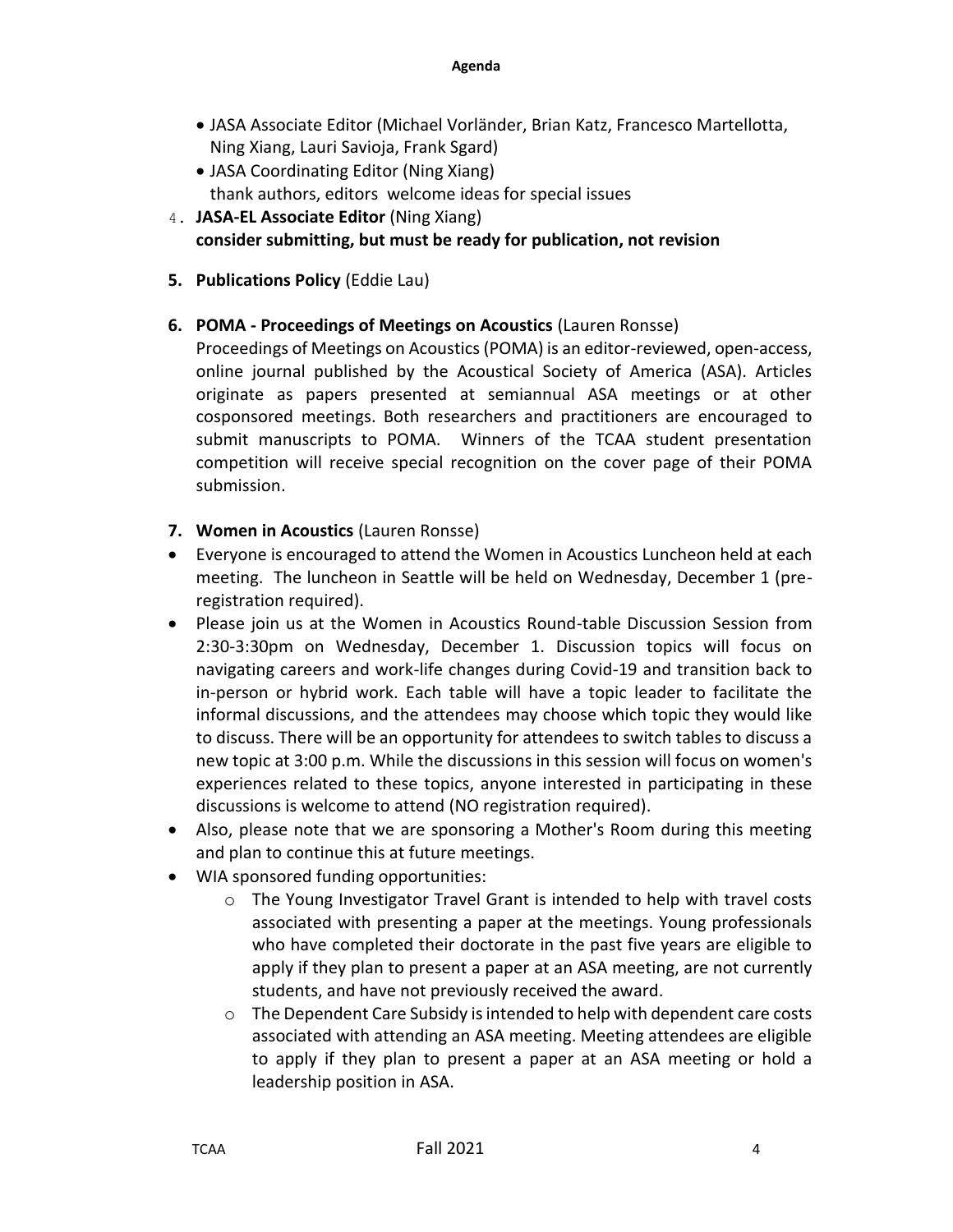- $\circ$  Please see the call for papers for more details on these opportunities for future meetings.
- **8. College of Fellows** (Ron Freiheit) **no report James Phillips**
- **9. Regional & Student Chapters** (Ken Good)
	- The CRSC Team met November 19th
	- We welcomed new chapters San Francisco (regional) and Illinois Champaign/Urbana (student).
	- CRSC continues to review its process for dormant chapters.
	- Focus on improving CRSC web presence and sites for each chapter. Web presence being improved
- **10. ASA Jam** (Tony Hoover) **We be jammin'**
- 11. **Medals and Awards** (Tony Hoover) We are eligible, each TCAA eligible in 2022. Nominations letter 2 2nding letters, form with supporting information, available on web
- **12. Standards** (Nicolas Sylvestre-Williams)
- **13. Student Council** (Mallory Morgan)
- 14. **Panel on Public Policy** (Eric Reuter) IEQ global alliance, joint with noise for ASA to advise. Effects of climate on acoustics and environment wildlife to green energy to community noise
- **15. Education** (Jim Degrandis)
	- EdCom would like to reiterate that there were no new applications or nominations for the Rossing Prize in Acoustics Education, and no prize was awarded for 2021. If you know someone doing stellar work in Acoustics Education (outreach, mentoring, teaching, research, etc.), get an application together. Individual must be nominated by a colleague or present/former student. A one page form, a CV, one nominating letter, and two seconding letters (minimum) are required – at least one letter must be from a Fellow of the Society; however, the nominee need NOT be a member of the ASA. (Note: The Rossing Prize application page is currently unavailable (which may be part of the reason for the lack of nominees), so you may have to reach out directly to the Special Scholarships & Prizes committee for application information.)
	- Also, EdCom is having a session in Denver about "Connecting Industry and Education" which will include case studies about the interactions between Industry and Education. If you participate in the interface between industry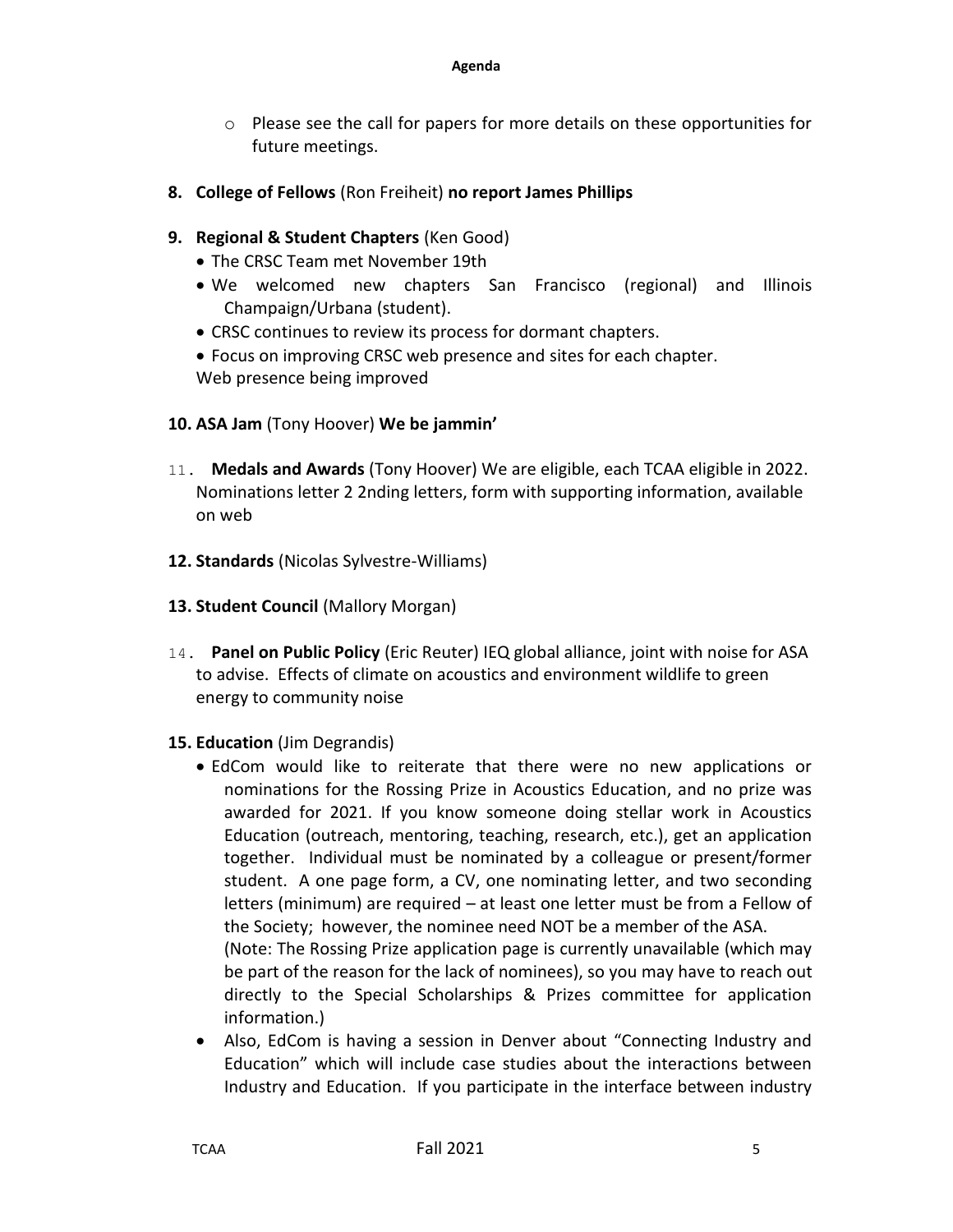and education (lectures, outreach, teaching, internships, joint research, equipment loans/donations, etc.) and would like to discuss how these connections are valuable to the students, institutions, and the industry members involved – please watch for the upcoming call for papers. Students (and former students) who have benefitted from these connections are also encouraged to provide their accounts as well.

## **16. Tutorials, Short Courses, Hot Topics** (Eddie Lau)

### **17. ASA Books Committee** (Robin Glosemeyer Petrone)

- Shane Kanter: book for the learned musician came out this last year. Approval for book "When words betray us"
- And animal behavior and sound and special session ASA and springer on writing books 20 folks had interest.
- Niel Shade mentioned inventor of dynamic cardioid microphone Ben Bauer's papers mentioned (not under books+ purview) to be investigated Niel, Robin G.

### **18. Member Engagement** (Ana Jaramillo)

- First time attendee orientation
- Business Development Workshop: Tuesday at 4:00 at Columbia B
- Writing a diversity statement workshop: Tuesday at 10:00 at Willapa

### 19. **Archives and History**

### **II. TCAA Subcommittee Reports**

1. **Speech Privacy** (Ken Good) meeting next Tuesday

The subcommittee will be meeting Tuesday December 7th at 3:00pm. (eastern) If you would like to be part of our subcommittee with access to the Base Camp site please contact Ken [\(kwgoodjr@armstrongceilings.com\)](mailto:kwgoodjr@armstrongceilings.com) Here is the meeting link.

[https://teams.microsoft.com/l/meetup](https://teams.microsoft.com/l/meetup-join/19%3Ameeting_NTIxZDUzMDMtNjRlMS00MWNmLTkwMTItMGExYTI2MTJkMDVk@thread.v2/0?context=%7b%22Tid%22%3A%225b00abe1-105d-47d0-ab18-b84d5ea65f29%22%2C%22Oid%22%3A%226893149e-5e4c-402e-be84-e31042e40c24%22%7d)[join/19%3ameeting\\_NTIxZDUzMDMtNjRlMS00MWNmLTkwMTItMGExYTI2MTJk](https://teams.microsoft.com/l/meetup-join/19%3Ameeting_NTIxZDUzMDMtNjRlMS00MWNmLTkwMTItMGExYTI2MTJkMDVk@thread.v2/0?context=%7b%22Tid%22%3A%225b00abe1-105d-47d0-ab18-b84d5ea65f29%22%2C%22Oid%22%3A%226893149e-5e4c-402e-be84-e31042e40c24%22%7d) [MDVk%40thread.v2/0?context=%7b%22Tid%22%3a%225b00abe1-105d-47d0](https://teams.microsoft.com/l/meetup-join/19%3Ameeting_NTIxZDUzMDMtNjRlMS00MWNmLTkwMTItMGExYTI2MTJkMDVk@thread.v2/0?context=%7b%22Tid%22%3A%225b00abe1-105d-47d0-ab18-b84d5ea65f29%22%2C%22Oid%22%3A%226893149e-5e4c-402e-be84-e31042e40c24%22%7d) [ab18-b84d5ea65f29%22%2c%22Oid%22%3a%226893149e-5e4c-402e-be84](https://teams.microsoft.com/l/meetup-join/19%3Ameeting_NTIxZDUzMDMtNjRlMS00MWNmLTkwMTItMGExYTI2MTJkMDVk@thread.v2/0?context=%7b%22Tid%22%3A%225b00abe1-105d-47d0-ab18-b84d5ea65f29%22%2C%22Oid%22%3A%226893149e-5e4c-402e-be84-e31042e40c24%22%7d) [e31042e40c24%22%7d](https://teams.microsoft.com/l/meetup-join/19%3Ameeting_NTIxZDUzMDMtNjRlMS00MWNmLTkwMTItMGExYTI2MTJkMDVk@thread.v2/0?context=%7b%22Tid%22%3A%225b00abe1-105d-47d0-ab18-b84d5ea65f29%22%2C%22Oid%22%3A%226893149e-5e4c-402e-be84-e31042e40c24%22%7d)

2. **AIA/CEU Course** (Ken Good) next training Seattle (December 2021)

A presenter's course will be offered tomorrow morning (December 1st) at 1:00 pm in Elwha A. Unfortunately, I will not be at the meeting, Tony Hoover will be presenting the course

To qualify as a presenter, you must:

• Be a member of ASA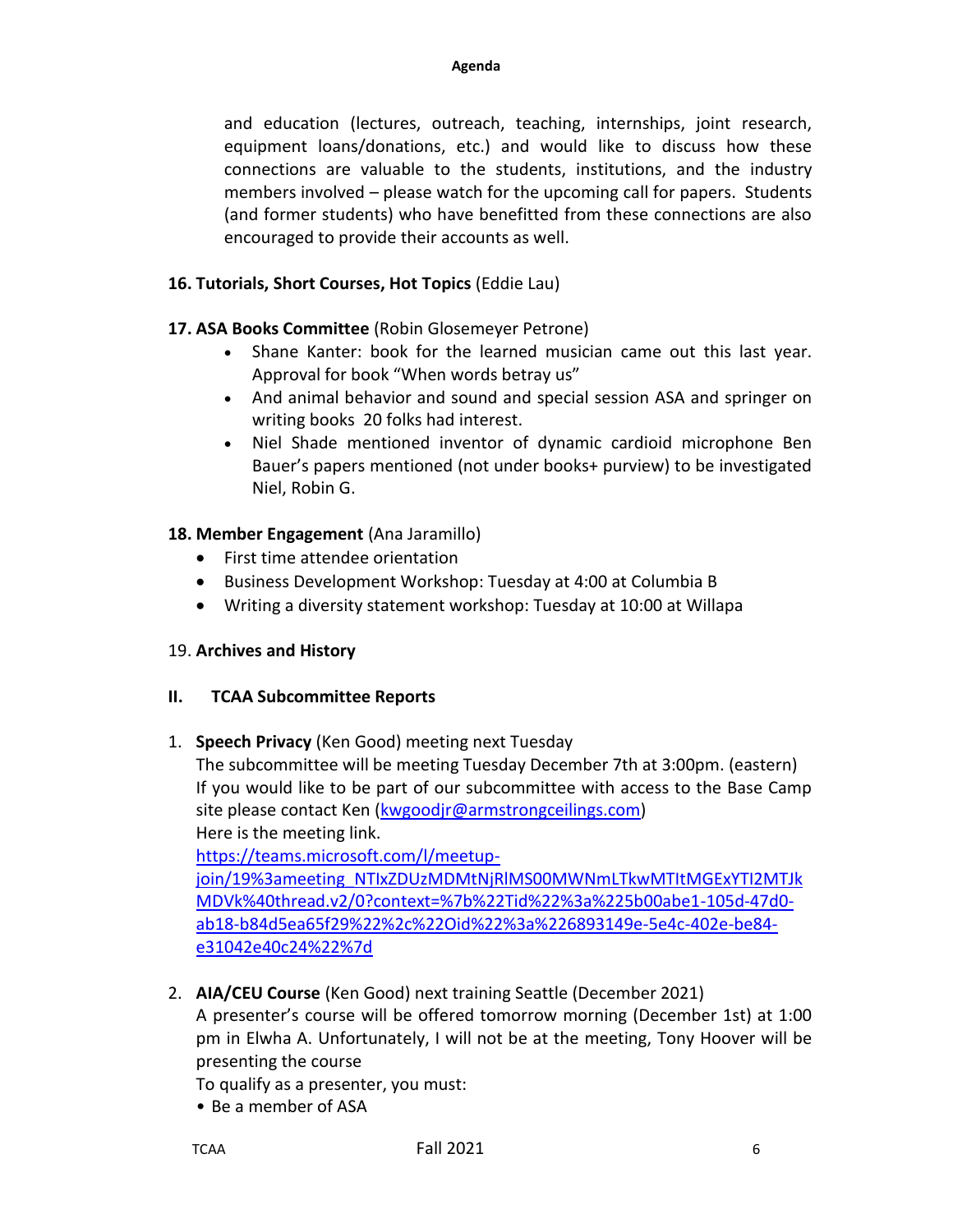#### **Agenda**

• Be a member of TCAA

• Have completed a presenter's course Reminder: This CEU is an in-person course and may not be given virtually.

- 3. **Sustainable Acoustics** (Eddie Lau) no report
- 4. **Concert Hall Research Group** (Robin Glosemeyer) (no report)
- 5. **Healthcare Acoustics Subcommittee** (--) three years inactive, reformed as healthcare spaces, meeting tomorrow. thursday 5pm.room 305 all are welcome Approved by committee 1 abstention
- 6. **Classroom Acoustics** (Dave Woolworth) Subcommittee to be rebooted after Fall 2021 ASA meeting with virtual planning meeting.
- 7. **Newman Student Fund** (Ian Hoffman, Robin Glosemeyer, Michelle Vigeant)
	- Clarifications only 2 people per program to be submitted per year
	- Don't forget the schulz grant
	- Newman fund welcomes donations
	- Student design competition was able to happen today
		- Feedback to the students works
		- SDC winners: The wave honors, Chalmers/ commendation in motion , Chalmers /the seashell Chalmers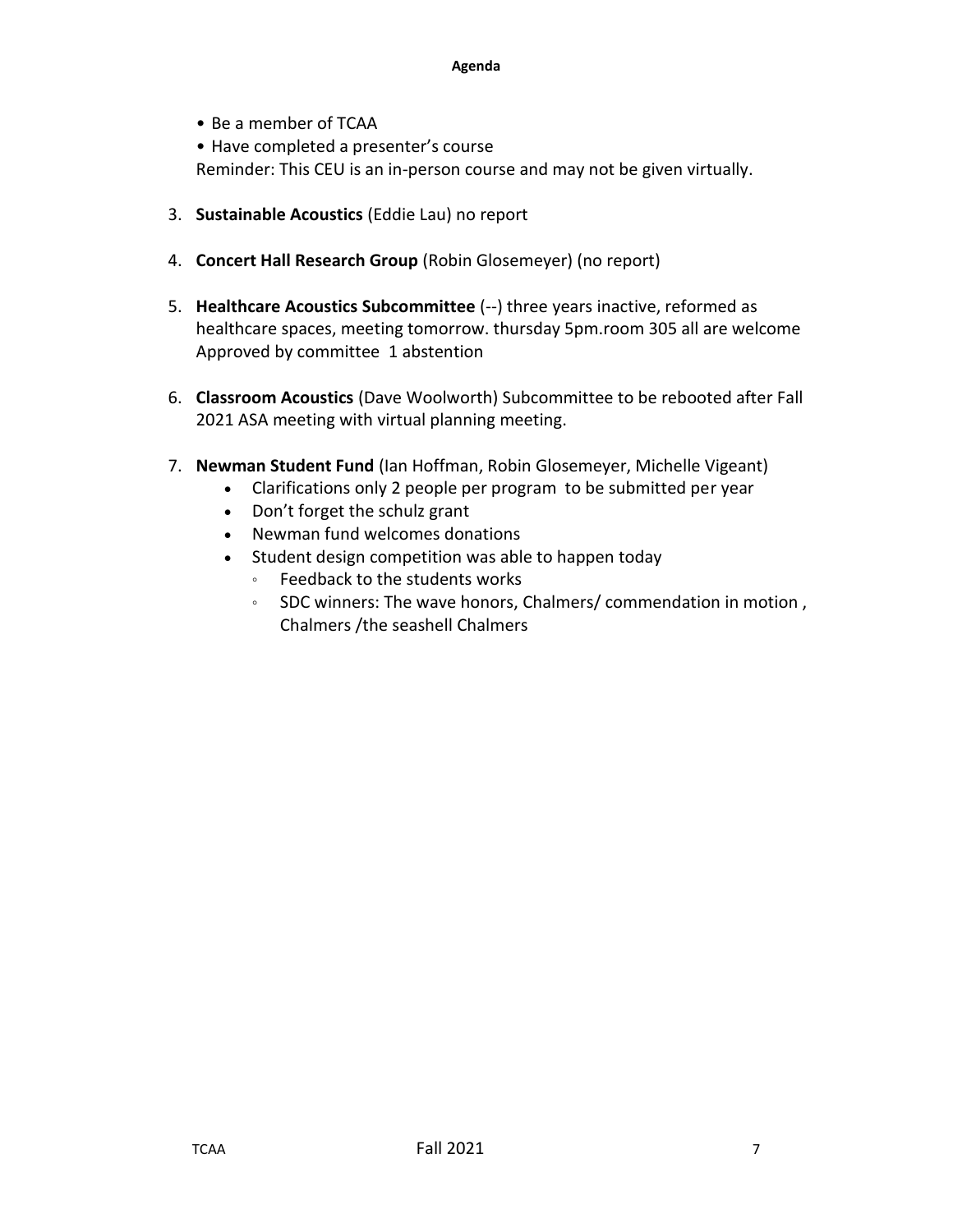# **Section Three: New Business and Meeting Planning**

#### **I. New Business**

### • **TCAA Subcommittee Rules**

- a. TCAA can create subcommittees (SC) as appropriate. The creation of a new SC will be approved by vote at the next TCAA meeting. A scope and mission of the new SC should be presented in writing by the interested members.
- b. The TCAA Chair will appoint a SC Chair and members. New members are encouraged to join SC meetings anytime, but will be officially appointed after TCAA meetings. The Chair needs to be a TCAA member, but the SC members do not.
- c. The SC Chair will serve for 3 years and can be re-appointed twice.
- d. The SC Chair is expected to report activities at TCAA meetings twice a year. After 2 years of no activity reported, a SC can be disbanded by the TCAA Chair. An effort should be made to reach out to the SC Chair and other members to see if there is still interest, as well as to other members of TCAA who might be interested in re-activating the SC.
- Matt Golding proposed INCE technician certificate program week training plus test

includes outdoor sound, IIC/STC, etc. see MG if you are interested

- Eric Ruter task force B early career acousticians attract them low attendance. Overview early career summaries
- Roger Logan ASA STEM endowment-- with comicon/anime recruiting people.

### **II. Planning of Future Meetings**

• **182nd Meeting**, Denver, CO: Spring 2022

### o **Special Sessions**

- 1. Courts and Municipal Buildings (Joint with: ASA Committee on Standards, Noise) (Jessica Clements, Dennis Paoletti)
- 2. Acoustics of music education facilities: Case studies (Lauren Ronsse, Martin Lawless, Shane Kanter, David Carreon-Bradley)
- 3. Balancing speech intelligibility with privacy for indoor spaces (Roderick Mackenzie, Joonhee Lee)
- 4. Outdoor performing arts facilities (Ted Pyper)
- 5. Advanced prediction and measurement of sound absorption (Mélanie Nolan, Ning Xiang, Peter D'Antonio) – Joint with ASACOS, NS, PA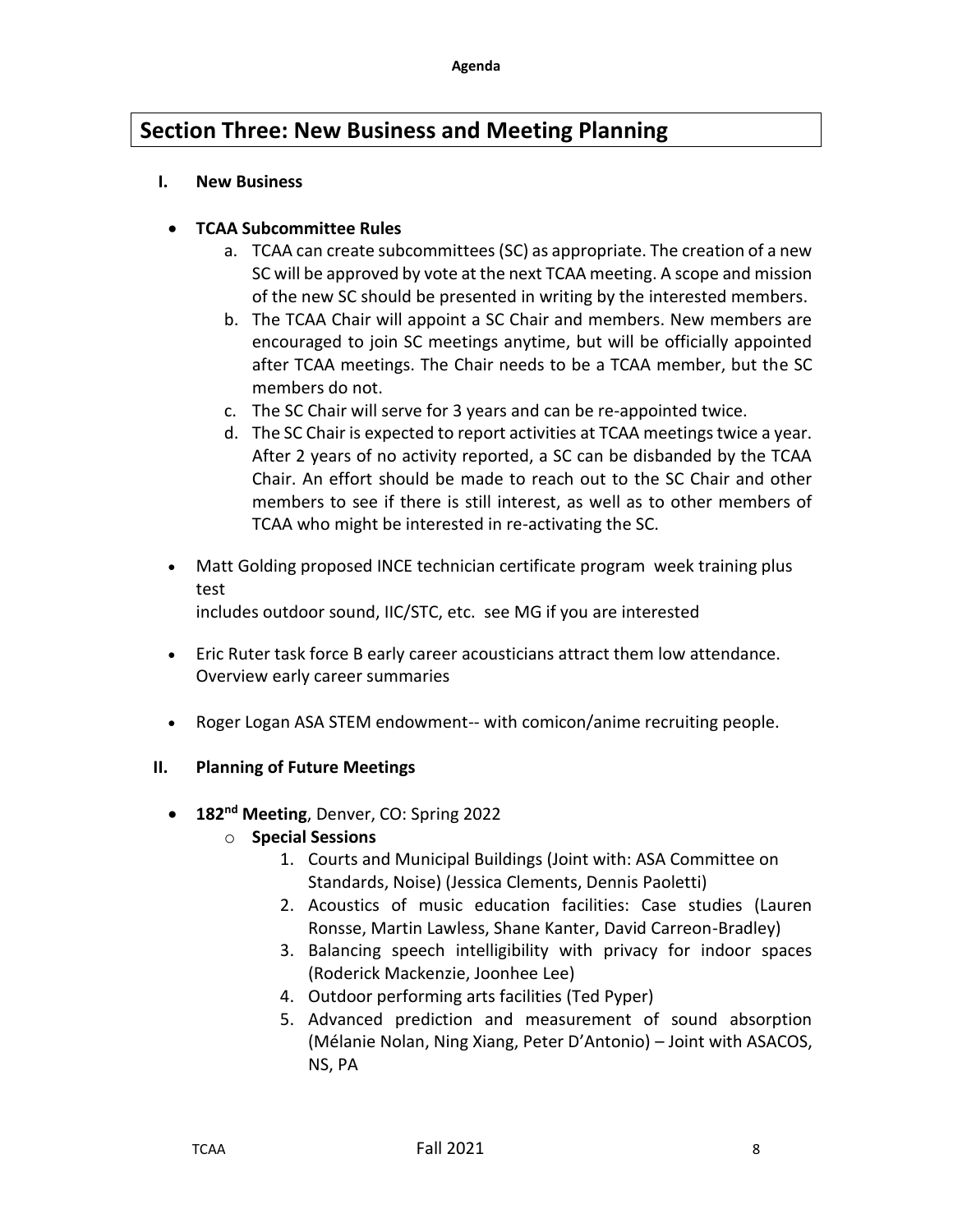- 6. Acoustic Comfort in Healthcare Facilities (Lucky Tsaih, Jo Solet) ???not canceled?
- 7. Red Rocks Tour
- **183rd Meeting**, Nashville, TN: Fall 2022
	- o **Finalize Special Sessions**
		- 1. Even better than the real thing (Tony Hoover, David Conant)
		- 2. Noise and vibration control in buildings (Matt Golden, Ben Shafer)
		- 3. Concert hall tour (noted that CHRG may want to measure)
		- 4. Small room acoustics challenges (Joe Keefe)
		- 5. recording studio control rooms (Bennett Brooks, Tony Hoover)
		- 6. Show your data: Architectural acoustics metrics (Bruce Olson, Ana Jaramillo)
		- 7. Cultural heritage acoustics (Miriam Kolar, David Lubman?)
- **184th Meeting**, Chicago, IL: Spring 2023

### o **Tentative Special Sessions**

- 1. At the intersection of Speech and Architecture (Ken Good)
- 2. three dimensional sound (lamberto Tanchin, Ning Xiang
- 3. tour of Shure
- 4. heavy anded recommended recommendation (shane Kanter, Brandon Cudequest)
- 5. Standards of AA (matt Golden, Evelyn way)?
- 6. Tour of Riverbank, masoniet lab

### **III. Technical Initiatives – Reports and Renewals**

- Note: Technical Initiatives are meant to inspire and support innovative ideas. Suggestions for appropriate investments in outreach, education, and other ASA activities are encouraged. TIs do not automatically roll over.
- 2022 support for SURIEA (all TC's supporting)
- "Rooms for the Learned Musician: A 20-Year Retrospective on the Acoustics of Music Education Facilities."
	- $\circ$  We are requesting these funds to offset costs associated with book promotion and advertising efforts, which will coincide with the Spring 2022 ASA meeting, to be held in Denver, CO. The requested funds will be used to purchase book advertising materials and to support editor travel to the meeting. During the meeting, the book editors will promote the book and host a TCAA-sponsored special session featuring the book. The publication, "Rooms for the Learned Musician: A 20-Year Retrospective on the Acoustics of Music Education Facilities," is available for purchase in both hardcopy and eBook format:

https://link.springer.com/book/10.1007/978-3-030-72054-4#toc

• **Discretionary Funds:**